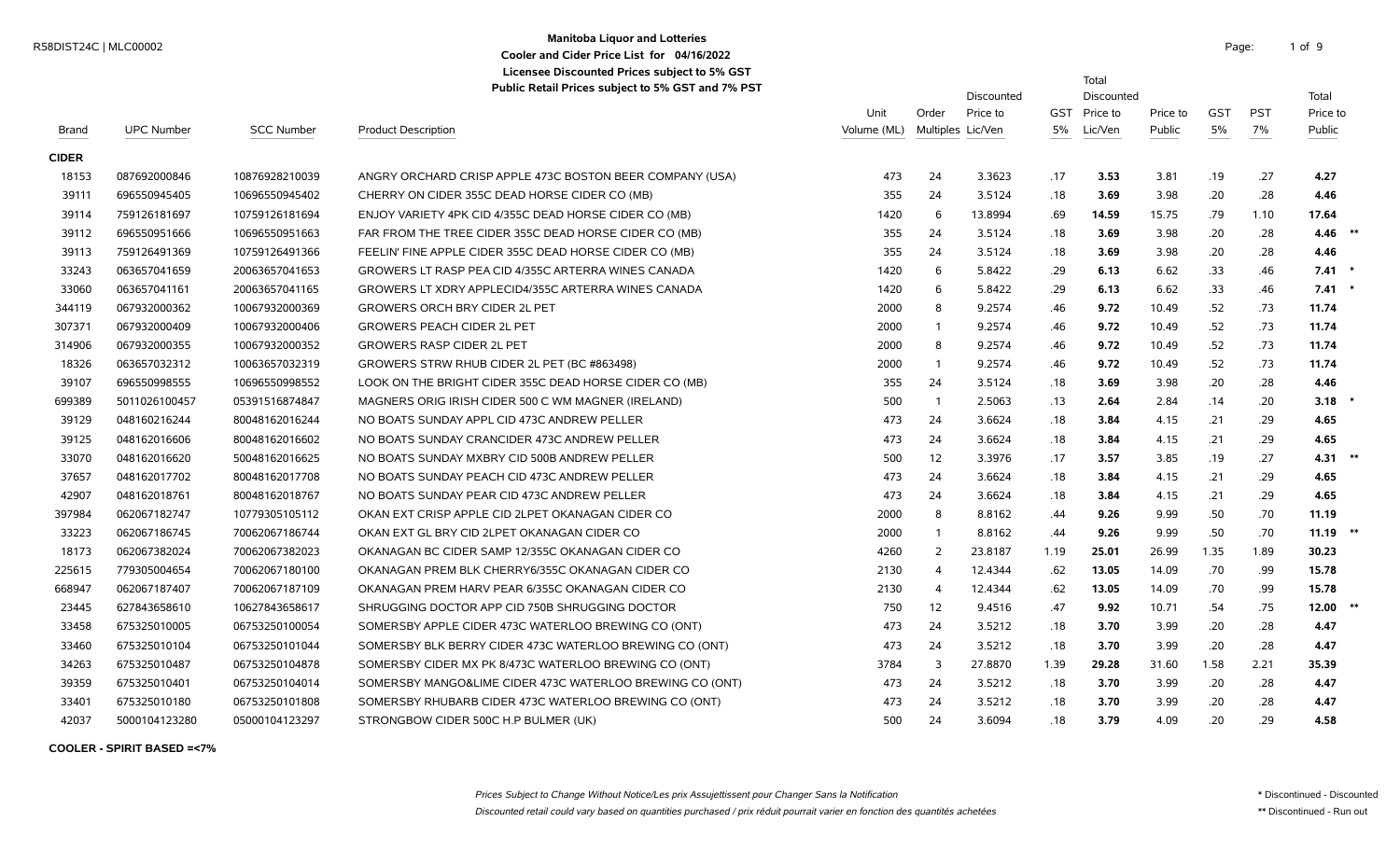# **Manitoba Liquor and Lotteries** R58DIST24C | MLC00002 Page: 2 of the page: 2 of the page: 2 of the page: 2 of the page: 2 of the page: 2 of the page: 2 of the page: 2 of the page: 2 of the page: 2 of the page: 2 of the page: 2 of the page: 2 of the page: **Cooler and Cider Price List for 04/16/2022 Licensee Discounted Prices subject to 5% GST**

2 of 9

Total

|              |                   |                   | $\epsilon$ is the contracted by a growing $\epsilon$ and $\epsilon$ and $\epsilon$ and $\epsilon$ |             |                         | Discounted        |            | Discounted |          |            |            | Total    |
|--------------|-------------------|-------------------|---------------------------------------------------------------------------------------------------|-------------|-------------------------|-------------------|------------|------------|----------|------------|------------|----------|
|              |                   |                   |                                                                                                   | Unit        | Order                   | Price to          | <b>GST</b> | Price to   | Price to | <b>GST</b> | <b>PST</b> | Price to |
| <b>Brand</b> | <b>UPC Number</b> | <b>SCC Number</b> | <b>Product Description</b>                                                                        | Volume (ML) |                         | Multiples Lic/Ven | 5%         | Lic/Ven    | Public   | 5%         | 7%         | Public   |
| 38070        | 089540535807      | 10089540535729    | ABSOLUT MANGO MULE 4/355C HIRAM WALKER & SONS LTD                                                 | 1420        | 6                       | 11.4637           | .57        | 12.03      | 12.99    | .65        | .91        | 14.55    |
| 43531        | 062067382659      |                   | AMER VNTG LEMON ICEDTEA 2L PET RTD CANADA                                                         | 2000        | 8                       | 9.6987            | .48        | 10.18      | 10.99    | .55        | .77        | 12.31    |
| 43021        | 062067410109      | 70062067410115    | AMERICAN V HRD GRN ICET 6/355C RTD CANADA INC                                                     | 2130        | $\overline{4}$          | 12.3374           | .62        | 12.96      | 13.98    | .70        | .98        | 15.66    |
| 43299        | 062067102240      | 70062067102249    | AMERICAN V HRD LMN ICET12/355C RTD CANADA INC                                                     | 4260        | 2                       | 22.4861           | 1.12       | 23.61      | 25.48    | 1.27       | 1.78       | 28.53    |
| 43326        | 062067202261      | 70062067202260    | AMERICAN VICED TEA MX 12/355C RTD CANADA INC                                                      | 4260        | 2                       | 22.4861           | 1.12       | 23.61      | 25.48    | 1.27       | 1.78       | 28.53    |
| 43327        | 062067103346      | 70062067103345    | AMERICAN V PEAC HRDICEDT6/355C RTD CANADA INC                                                     | 2130        | $\overline{4}$          | 12.3374           | .62        | 12.96      | 13.98    | .70        | .98        | 15.66    |
| 43316        | 062067104343      | 70062067104342    | AMERICAN V RAS HRD ICEDT6/355C RTD CANADA INC                                                     | 2130        | 4                       | 12.3374           | .62        | 12.96      | 13.98    | .70        | .98        | 15.66    |
| 33444        | 056327014923      | 10056327014920    | ARIZONA GREEN TEA GNSG 6/355C MOLSON                                                              | 2130        | $\overline{\mathbf{A}}$ | 12.7874           | .64        | 13.43      | 14.49    | .72        | 1.01       | 16.22    |
| 43205        | 056327017757      | 10056327017754    | ARIZONA HARD ICEDTEA PCH6/355C MOLSON                                                             | 2130        | $\Delta$                | 12.7874           | .64        | 13.43      | 14.49    | .72        | 1.01       | 16.22    |
| 37637        | 056327017764      | 10056327017761    | ARIZONA HARD ICETEA LMN 6/355C MOLSON                                                             | 2130        | $\overline{4}$          | 12.7874           | .64        | 13.43      | 14.49    | .72        | 1.01       | 16.22    |
| 37635        | 056327018921      | 80056327018927    | ARIZONA TEAS MIX PK 12/355C MOLSON                                                                | 4260        | -1                      | 22.9362           | 1.15       | 24.09      | 25.99    | 1.30       | 1.82       | 29.11    |
| 37590        | 080480986292      | 10080480986299    | BACARDI MOJITO 6/355C BACARDI (CANADA)                                                            | 2130        | 4                       | 13.2287           | .66        | 13.89      | 14.99    | .75        | 1.05       | 16.79    |
| 33150        | 080480985332      | 20080480985336    | BACARDI RUM PUNCH 6/355C BACARDI (CANADA)                                                         | 2130        | 4                       | 13.2287           | .66        | 13.89      | 14.99    | .75        | 1.05       | 16.79    |
| 33250        | 080480985325      | 20080480985329    | BACARDI RUM&SODA W/LIME6/355C BACARDI (CANADA)                                                    | 2130        | $\overline{4}$          | 9.2663            | .46        | 9.73       | 10.50    | .53        | .74        | 11.77    |
| 34020        | 080480981204      | 10080480981201    | BACARDI SPICED&COLA 473C BACARDI (CANADA)                                                         | 473         |                         | 3.3447            | .17        | 3.51       | 3.79     | .19        | .27        | 4.25     |
| 44324        | 062067386589      | 70062067386588    | BL BLK CHRY SELTZ 6/355C LABATT                                                                   | 2130        | 4                       | 14.5524           | .73        | 15.28      | 16.49    | .82        | 1.15       | 18.46    |
| 44323        | 062067386596      | 70062067386595    | BL MANGO SELTZ 6/355C LABATT                                                                      | 2130        | 4                       | 14.5524           | .73        | 15.28      | 16.49    | .82        | 1.15       | 18.46    |
| 43059        | 062067386213      | 70062067386212    | BL PASSFRT SELTZ6/355C LABATT                                                                     | 2130        | 4                       | 14.5524           | .73        | 15.28      | 16.49    | .82        | 1.15       | 18.46    |
| 43746        | 62067386787       | 70062067388786    | BL PEACH SELTZ 6/355C LABATT                                                                      | 2130        | 4                       | 14.5524           | .73        | 15.28      | 16.49    | .82        | 1.15       | 18.46    |
| 43744        | 062067386756      | 70062067386755    | BL SELTZ FLVPK 12/355C LABATT                                                                     | 4260        | 2                       | 26.4574           | 1.32       | 27.78      | 29.98    | 1.50       | 2.10       | 33.58    |
| 16382        | 883043000684      | 10883043000773    | BLACK FLY LONG ISL TEA4/400PET COOLER                                                             | 1600        | 8                       | 10.5812           | .53        | 11.11      | 11.99    | .60        | .84        | 13.43    |
| 37664        | 883043000561      | 10883043000698    | BLACK FLY TEQ MARG 4/400B BLACK FLY BEVERAGE CO (ONT)                                             | 1600        | 8                       | 10.5812           | .53        | 11.11      | 11.99    | .60        | .84        | 13.43    |
| 42908        | 883043001513      | 10883043001374    | BLACK FLY TEO STRW MAR 4/400B BLACK FLY BEVERAGE CO (ONT)                                         | 1600        | 8                       | 10.5812           | .53        | 11.11      | 11.99    | .60        | .84        | 13.43    |
| 612713       | 883043000028      | 10883043000568    | BLACK FLY VOD CRAN 4/400B PET BLACK FLY BEVERAGE CO                                               | 1600        | -1                      | 10.5812           | .53        | 11.11      | 11.99    | .60        | .84        | 13.43    |
| 19944        | 883043000806      | 10883043000803    | BLACK FLY VOD GRPFRUIT4/400PET COOLER                                                             | 1600        | -1                      | 10.5812           | .53        | 11.11      | 11.99    | .60        | .84        | 13.43    |
| 37573        | 080480986186      | 10080480986183    | BOMBAY GIN&TONIC 4/250C G&J GRENALL (ENGLAND)                                                     | 1000        | 6                       | 9.6987            | .48        | 10.18      | 10.99    | .55        | .77        | 12.31    |
| 22445        | 620213701046      | 10620213700886    | BREEZER MULTIPACK 12/355C COOLER BACARDI                                                          | 4260        | 2                       | 24.7012           | 1.24       | 25.94      | 27.99    | 1.40       | 1.96       | 31.35    |
| 22446        | 620213701053      | 10620213700893    | BREEZER PINA COLADA 6/355C BACARDI (CANADA)                                                       | 2130        | 4                       | 13.2287           | .66        | 13.89      | 14.99    | .75        | 1.05       | 16.79    |
| 772285       | 620213270023      | 10620213270037    | BREEZER TROP ORNG SM 1L PET COOLER BACARDI                                                        | 1000        | -1                      | 7.0512            | .35        | 7.40       | 7.99     | .40        | .56        | 8.95     |
| 22439        | 620213700957      | 10620213700800    | BREEZER TROP ORNG SM 6/355C COOLER BACARDI                                                        | 2130        | -1                      | 13.2287           | .66        | 13.89      | 14.99    | .75        | 1.05       | 16.79    |
| 25830        | 627843651284      | 10627843651281    | CABANA COAST MOSCOW MULE 473C ICONIC BREWING COMPANY (ONT)                                        | 473         | 24                      | 3.3447            | .17        | 3.51       | 3.79     | .19        | .27        | 4.25     |
| 43212        | 627987047363      | 20627987047367    | COCO VODKA VOD BEV 473C THE BONDI DISTILLERY                                                      | 473         | 24                      | 3.5212            | .18        | 3.70       | 3.99     | .20        | .28        | 4.47     |
| 42871        | 056327020658      | 80056327020654    | COORS SELTZER SPLASH PK12/355C MOLSON                                                             | 4260        |                         | 26.4574           | 1.32       | 27.78      | 29.98    | 1.50       | 2.10       | 33.58    |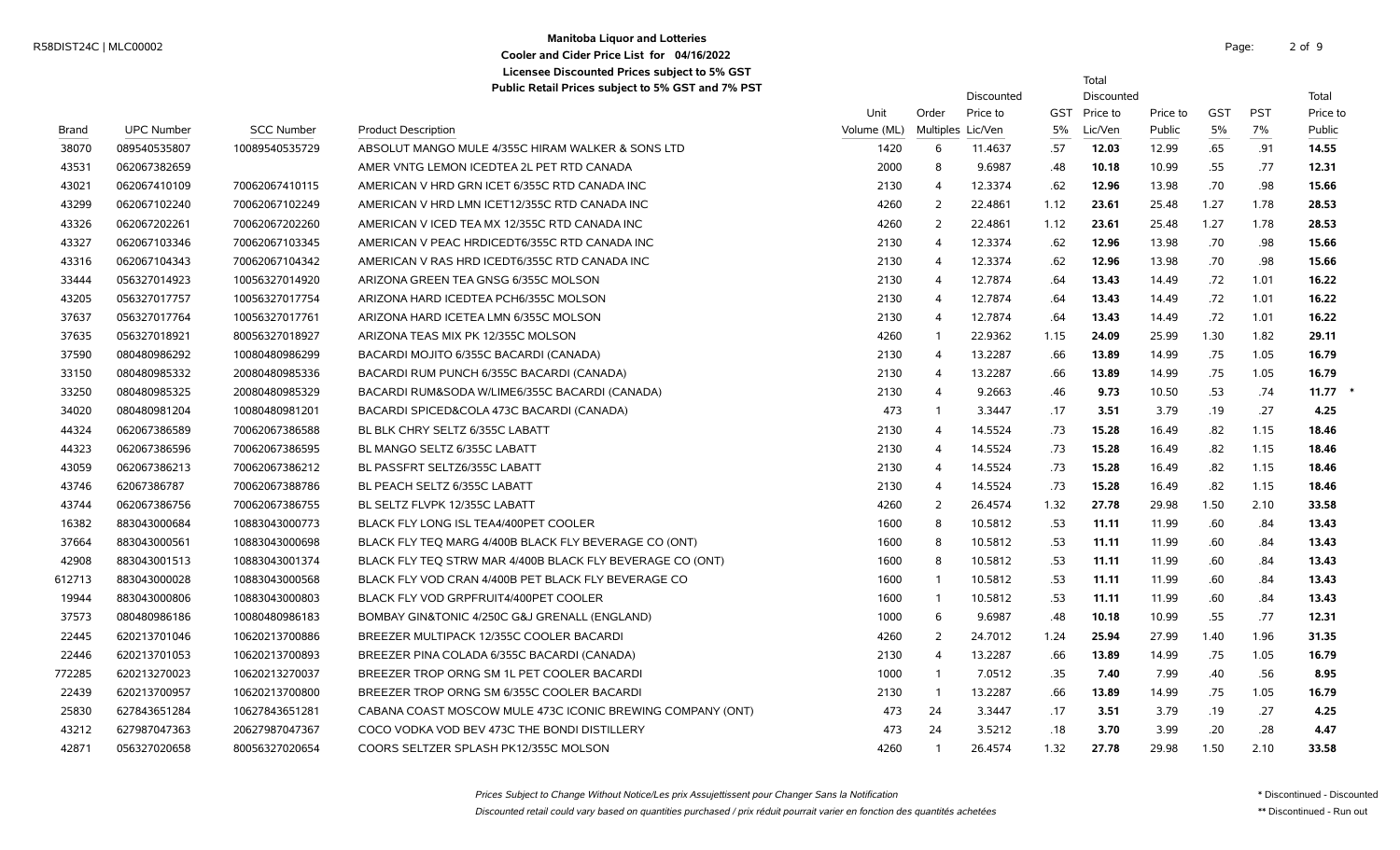# **Manitoba Liquor and Lotteries** R58DIST24C | MLC00002 Page: 3 of the state of the state of the state of the state of the state of the state of the state of the state of the state of the state of the state of the state of the state of the state of the sta **Cooler and Cider Price List for 04/16/2022 Licensee Discounted Prices subject to 5% GST**

Total

Discounted Discounted Total

|        |                   |                   |                                                              | Unit        | Order             | Price to | <b>GST</b> | Price to | Price to | <b>GST</b> | <b>PST</b> | Price to |  |
|--------|-------------------|-------------------|--------------------------------------------------------------|-------------|-------------------|----------|------------|----------|----------|------------|------------|----------|--|
| Brand  | <b>UPC Number</b> | <b>SCC Number</b> | <b>Product Description</b>                                   | Volume (ML) | Multiples Lic/Ven |          | 5%         | Lic/Ven  | Public   | 5%         | 7%         | Public   |  |
| 37636  | 056327018426      | 80056327018422    | COORS SELTZER VAR PK 12/355C MOLSON                          | 4260        | -1                | 26.4574  | 1.32       | 27.78    | 29.98    | 1.50       | 2.10       | 33.58    |  |
| 33025  | 628055980773      | 70628055980079    | COTTAGE SPRINGS MIX PK 8/355C ICONIC BREWING COMPANY (ONT)   | 2840        | 3                 | 20.2887  | 1.01       | 21.30    | 22.99    | 1.15       | 1.61       | 25.75    |  |
| 25834  | 628055980414      | 20628055980029    | COTTAGE SPRINGS ONT PEACH 355C ICONIC BREWING COMPANY (ONT)  | 355         | $\overline{1}$    | 2.9034   | .15        | 3.05     | 3.29     | .16        | .23        | 3.68     |  |
| 29298  | 628055980421      | 20628055980036    | COTTAGE SPRINGS ONT WTRML 355C ICONIC BREWING COMPANY (ONT)  | 355         | 24                | 1.8533   | .09        | 1.94     | 2.10     | .11        | .15        | 2.36     |  |
| 30911  | 813596003030      | 10813596003037    | CRAZY UNCLE HRD RTBEERSODA473C 361 DEGREES                   | 473         | $\overline{1}$    | 3.0446   | .15        | 3.19     | 3.45     | .17        | .24        | 3.86     |  |
| 37594  | 082000796848      | 10082000796845    | CROWN ROYAL CRAN APPLE 473C DIAGEO (CANADA)                  | 473         | 24                | 3.7859   | .19        | 3.98     | 4.29     | .21        | .30        | 4.80     |  |
| 37593  | 082000796831      | 10082000796838    | CROWN ROYAL PEACH TEA 6/355C DIAGEO (CANADA)                 | 2130        | $\overline{4}$    | 14.9937  | .75        | 15.74    | 16.99    | .85        | 1.19       | 19.03    |  |
| 37595  | 082000796855      | 10082000796852    | CROWN ROYAL WH & COLA 473C DIAGEO (CANADA)                   | 473         | 24                | 3.7859   | .19        | 3.98     | 4.29     | .21        | .30        | 4.80     |  |
| 33895  | 628055980742      | 70628055980048    | CTG SPR RSP LIME VOD WTR 355C ICONIC BREWING COMPANY (ONT)   | 355         | 24                | 2.6387   | .13        | 2.77     | 2.99     | .15        | .21        | $3.35$ * |  |
| 33896  | 628055980759      | 70628055980055    | CTG SPR STRWKIWI VODWTR 355C ICONIC BREWING COMPANY (ONT)    | 355         | 24                | 1.8533   | .09        | 1.94     | 2.10     | .11        | .15        | 2.36     |  |
| 14575  | 9421001295836     | 19421001295840    | DOS LOCOS LIME MARGARITA 440C COOLER INDEPENDENT LIQ (NZ)    | 440         | 12                | 3.5212   | .18        | 3.70     | 3.99     | .20        | .28        | 4.47     |  |
| 11750  | 744607000789      | 10744607100783    | EL JIMADOR MARGARITA 4/355 C COOLER BROWN FORMAN (MEXICO)    | 1420        | 6                 | 9.7075   | .49        | 10.20    | 11.00    | .55        | .77        | 12.32    |  |
| 41219  | 830021002949      | 10830021002946    | FARMERY HARD ROOT BEER 473C FARMERY ESTATE BREWING CO        | 473         | 24                | 3.0711   | .15        | 3.22     | 3.48     | .17        | .24        | 3.89     |  |
| 38762  | 693851120197      |                   | FG BL CHERRY SELTZER 473C FORT GARRY BREWING                 | 473         | 24                | 3.4329   | .17        | 3.60     | 3.89     | .19        | .27        | 4.35     |  |
| 38763  | 693851970112      |                   | FG LIME SELTZER 473C FORT GARRY BREWING                      | 473         | 24                | 3.4329   | .17        | 3.60     | 3.89     | .19        | .27        | 4.35     |  |
| 37661  | 848819013060      | 10848819013036    | FREED EARTH BLTEA LMN 6/355C FREED EARTH CO (ONT)            | 2130        | $\overline{4}$    | 10.1929  | .51        | 10.70    | 11.55    | .58        | .81        | 12.94    |  |
| 37663  | 848819013077      | 10848819013043    | FREED EARTH GRNTEA WHNY6/355C FREED EARTH CO (ONT)           | 2130        | $\overline{4}$    | 10.1929  | .51        | 10.70    | 11.55    | .58        | .81        | 12.94    |  |
| 33398  | 805763000072      | 10805763000079    | GEORGIAN BAY CRANGIN SMA6/355C GEORGIAN BAY SPIRITS CO (ONT) | 2130        | $\overline{4}$    | 13.9347  | .70        | 14.63    | 15.79    | .79        | 1.11       | 17.69    |  |
| 27252  | 805763000010      | 10805763000017    | GEORGIAN BAY CRANGIN SMASH473C GEORGIAN BAY SPIRITS CO (ONT) | 473         | $\overline{1}$    | 3.3447   | .17        | 3.51     | 3.79     | .19        | .27        | 4.25     |  |
| 447540 | 627843362173      | 10627843362170    | GEORGIAN BAY GIN SMASH 473C GEORGIAN BAY SPIRITS (COOLER)    | 473         | $\overline{1}$    | 3.3447   | .17        | 3.51     | 3.79     | .19        | .27        | 4.25     |  |
| 29004  | 805763000003      | 10805763000000    | GEORGIAN BAY GIN SMASH 6/355C GEORGIAN BAY SPIRITS CO (ONT)  | 2130        | $\overline{4}$    | 13.9347  | .70        | 14.63    | 15.79    | .79        | 1.11       | 17.69    |  |
| 33400  | 805763000171      | 10805763000178    | GEORGIAN BAY LIME SMASH6/355C GEORGIAN BAY SPIRITS CO (ONT)  | 2130        | $\overline{4}$    | 9.5751   | .48        | 10.06    | 10.85    | .54        | .76        | 12.15    |  |
| 33402  | 805763000188      | 10805763000185    | GEORGIAN BAY MAND SMASH 6/355C GEORGIAN BAY SPIRITS CO (ONT) | 2130        | $\overline{4}$    | 9.5751   | .48        | 10.06    | 10.85    | .54        | .76        | 12.15    |  |
| 29024  | 805763000027      | 10805763000024    | GEORGIAN BAY SMASHED TEA 473C GEORGIAN BAY SPIRITS CO (ONT)  | 473         | $\overline{1}$    | 2.2857   | .11        | 2.40     | 2.59     | .13        | .18        | 2.90     |  |
| 37540  | 805763000317      | 10805763000314    | GEORGIAN BAY SP VAR PK12/355C GEORGIAN BAY SPIRITS CO (ONT)  | 4260        | 2                 | 24.7012  | 1.24       | 25.94    | 27.99    | 1.40       | 1.96       | 31.35    |  |
| 33415  | 805763000164      | 10805763000161    | GEORGIAN BAY STBRY SMASH6/355C GEORGIAN BAY SPIRITS CO (ONT) | 2130        | $\overline{4}$    | 9.5751   | .48        | 10.06    | 10.85    | .54        | .76        | 12.15    |  |
| 38105  | 805763000256      | 10805763000253    | GEORGIAN BAY TEQ SMASH 6/355C GEORGIAN BAY SPIRITS (COOLER)  | 2130        | $\overline{4}$    | 14.1112  | .71        | 14.82    | 15.99    | .80        | 1.12       | 17.91    |  |
| 25309  | 627843362203      | 10627843362200    | GEORGIAN BAY VODKA SMASH 473C GEORGIAN BAY SPIRITS CO (ONT)  | 473         | 24                | 3.3447   | .17        | 3.51     | 3.79     | .19        | .27        | 4.25     |  |
| 43213  | 693851295055      | 10693851295052    | HECTOR HARD PURPLE CRAZE 2LPET FORT GARRY BREWING            | 2000        | 8                 | 9.2574   | .46        | 9.72     | 10.49    | .52        | .73        | 11.74    |  |
| 40952  | 693851023054      | 10693851023051    | HECTORS HARD ICED TEA 2L PET FORT GARRY BREWING              | 2000        | 8                 | 9.6987   | .48        | 10.18    | 10.99    | .55        | .77        | 12.31    |  |
| 43624  | 693851090186      | 10693851090183    | HECTORS HARD ICED TEA 473C FORT GARRY BREWING                | 473         | 24                | 3.4329   | .17        | 3.60     | 3.89     | .19        | .27        | 4.35     |  |
| 43625  | 693851180191      | 10693851180136    | HECTORS HARD PURPLE CRZE473C FORT GARRY BREWING              | 473         | 24                | 3.4329   | .17        | 3.60     | 3.89     | .19        | .27        | 4.35     |  |
| 34748  | 626990469483      | 10626990469480    | HEY Y'ALL PORCH PACK 12/341C (COOLER)                        | 4092        | -1                | 23.8187  | 1.19       | 25.01    | 26.99    | 1.35       | 1.89       | 30.23    |  |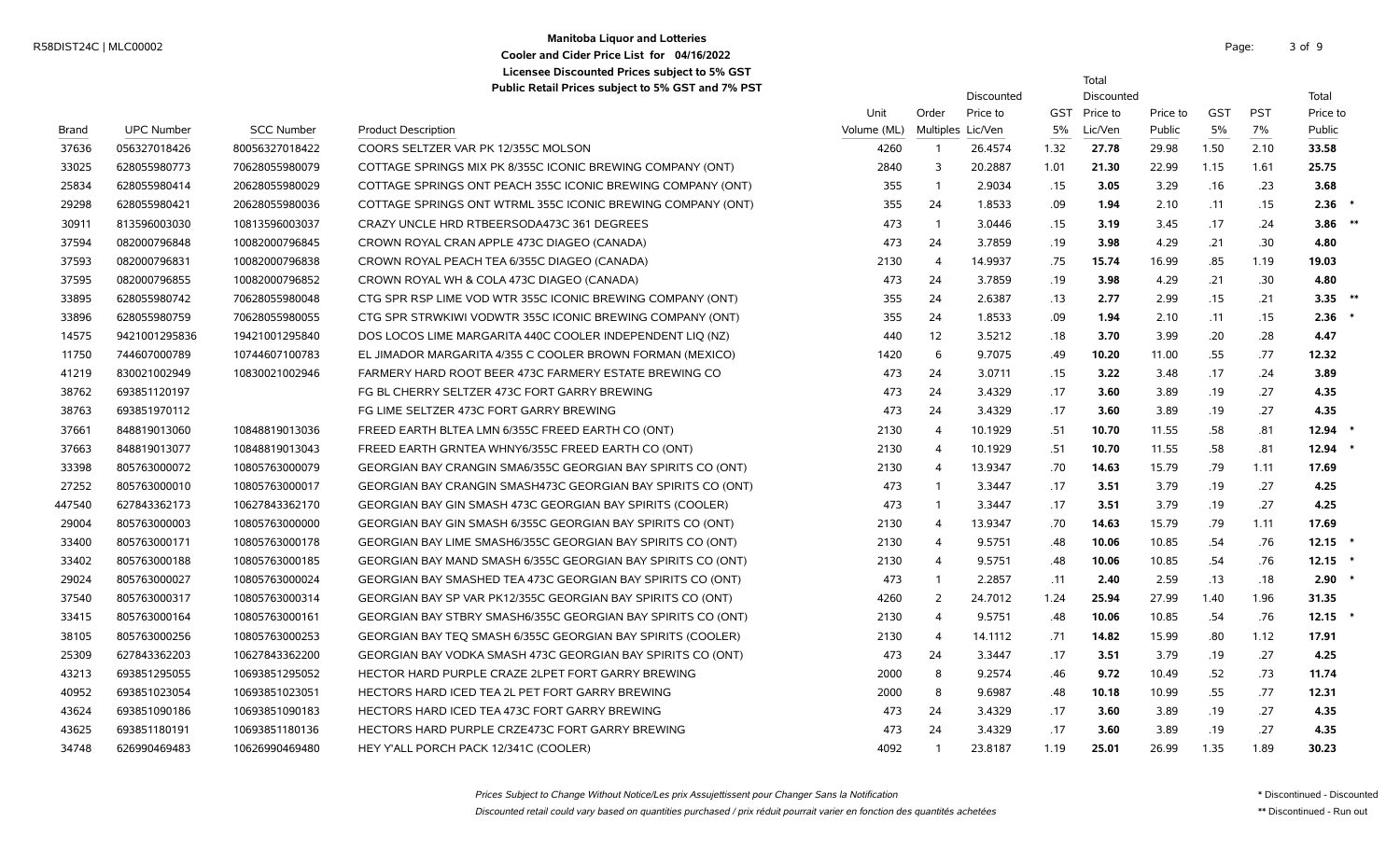# **Manitoba Liquor and Lotteries** R58DIST24C | MLC00002 Page: 4 of the contract of the contract of the contract of the contract of the contract of the contract of the contract of the contract of the contract of the contract of the contract of the contract **Cooler and Cider Price List for 04/16/2022 Licensee Discounted Prices subject to 5% GST**

Total

|       |                   |                   |                                                             |             |                | Discounted        |      | Discounted |          |            |            | Total       |
|-------|-------------------|-------------------|-------------------------------------------------------------|-------------|----------------|-------------------|------|------------|----------|------------|------------|-------------|
|       |                   |                   |                                                             | Unit        | Order          | Price to          | GST  | Price to   | Price to | <b>GST</b> | <b>PST</b> | Price to    |
| Brand | <b>UPC Number</b> | <b>SCC Number</b> | <b>Product Description</b>                                  | Volume (ML) |                | Multiples Lic/Ven | 5%   | Lic/Ven    | Public   | 5%         | 7%         | Public      |
| 25133 | 056000010631      | 00056000010648    | HIRES ROOT BEER 473C COOLER CANADA MOTT'S DRY               | 473         | 24             | 2.9564            | .15  | 3.11       | 3.35     | .17        | .23        | 3.75        |
| 37652 | 628110854551      | 20628110854555    | ICY BLUE SENS CHERRY 355PET EAUTOPIA BIOLOGICAL TECH INC    | 355         | 24             | 2.3651            | .12  | 2.49       | 2.68     | .13        | .19        | $3.00$ $*$  |
| 32196 | 628110854506      | 20628110854500    | ICY BLUE SENS LYCHEE 355PET EAUTOPIA BIOLOGICAL TECH INC    | 355         | 24             | 1.6591            | .08  | 1.74       | 1.88     | .09        | .13        | $2.10$ *    |
| 34697 | 628110854544      | 20628110854548    | ICY BLUE SENS MIX BERRY 355PET EAUTOPIA BIOLOGICAL TECH INC | 355         | 24             | 2.3651            | .12  | 2.49       | 2.68     | .13        | .19        | 3.00        |
| 32182 | 628110854513      | 20628110854517    | ICY BLUE SENS PEACH 355PET EAUTOPIA BIOLOGICAL TECH INC     | 355         | 24             | 2.3651            | .12  | 2.49       | 2.68     | .13        | .19        | 3.00        |
| 34700 | 628110854537      | 20628110854531    | ICY SENSATION CALAMANSI 355B EAUTOPIA BIOLOGICAL TECH INC   | 355         | 24             | 1.1649            | .06  | 1.22       | 1.32     | .07        | .09        | 1.48        |
| 20166 | 082184000076      | 10082184100070    | JACK DANIELS COLA 473C COOLER (USA)                         | 473         | 24             | 2.1621            | .11  | 2.27       | 2.45     | .12        | .17        | 2.74        |
| 33021 | 082184003060      | 10082184103064    | JACK DANIELS HONEY LEMON473C JACK DANIELS DISTILLERY (USA)  | 473         | 24             | 2.1621            | .11  | 2.27       | 2.45     | .12        | .17        | $2.74$ *    |
| 38107 | 5011007018993     | 05011007018931    | JAMESON GINGER&LIME 473C HIRAM WALKER & SONS LTD            | 473         | 24             | 3.0888            | .15  | 3.24       | 3.50     | .18        | .25        | 3.93        |
| 16462 | 082184069448      | 10082184169442    | JD CC DOWNHOME PUNCH 296B JACK DANIELS COOLER (USA)         | 296         | 24             | 2.2063            | .11  | 2.32       | 2.50     | .13        | .18        | 2.81        |
| 18161 | 082184069462      | 10082184169466    | JD CC WATERMELON PUNCH 296B JACK DANIELS COOLER (USA)       | 296         | $\overline{1}$ | 2.2063            | .11  | 2.32       | 2.50     | .13        | .18        | 2.81        |
| 20017 | 811538013864      | 70811538013863    | JOSE CUERVO SPK CL MARG 4/355C COOLER (USA)                 | 1420        | $\overline{1}$ | 10.1399           | .51  | 10.65      | 11.49    | .57        | .80        | 12.86       |
| 43097 | 020707124854      | 10020707124851    | LANDSHARK PINE/MAN SELTZER473C WATERLOO BREWING CO (ONT)    | 473         | 24             | 3.2564            | .16  | 3.42       | 3.69     | .18        | .26        | 4.13        |
| 37654 | 848819012056      | 10848819012053    | LL HARD LMND STRAW SELTZ6/355C LEMON LIFE CO (ONT)          | 2130        | $\overline{4}$ | 14.5524           | .73  | 15.28      | 16.49    | .82        | 1.15       | 18.46       |
| 37655 | 848819012049      | 10848819012046    | LL HARD LMNDE SELTZ 6/355C LEMON LIFE CO (ONT)              | 2130        | $\overline{4}$ | 14.5524           | .73  | 15.28      | 16.49    | .82        | 1.15       | 18.46       |
| 22755 | 779469101329      | 70062067114341    | MIKE'S HARD BLK CHERRY 6/355C COOLER                        | 2130        | $\overline{4}$ | 13.6699           | .68  | 14.35      | 15.49    | .77        | 1.08       | 17.34       |
| 34271 | 062067379239      | 70062067379238    | MIKE'S HARD BLUE FRZE 473C RTD CANADA INC                   | 473         | 24             | 3.5212            | .18  | 3.70       | 3.99     | .20        | .28        | 4.47        |
| 16644 | 779469101909      | 10779469101913    | MIKE'S HARD CRANB LEM 6/355C COOLER                         | 2130        | $\overline{4}$ | 13.6699           | .68  | 14.35      | 15.49    | .77        | 1.08       | 17.34       |
| 25562 | 062067387166      |                   | MIKE'S HARD ICED TEA 12/355C RTD CANADA INC                 | 4260        | $\overline{1}$ | 23.8275           | 1.19 | 25.02      | 27.00    | 1.35       | 1.89       | 30.24       |
| 43020 | 062067385988      | 70062067385987    | MIKE'S HARD ICED TEA 473C RTD CANADA                        | 473         | 24             | 2.8681            | .14  | 3.01       | 3.25     | .16        | .23        | 3.64        |
| 14697 | 062067414343      | 70062067414342    | MIKE'S HARD LEMONADE 6/355C COOLER                          | 2130        | $\overline{4}$ | 13.6699           | .68  | 14.35      | 15.49    | .77        | 1.08       | 17.34       |
| 29352 | 062067375842      | 70062067375841    | MIKE'S HARD LIME 6/355C RTD CANADA INC                      | 2130        | $\overline{4}$ | 13.6699           | .68  | 14.35      | 15.49    | .77        | 1.08       | 17.34       |
| 38104 | 062067383779      | 70062067383778    | MIKE'S HARD LMND SLTZ 6/355C RTD CANADA INC.                | 2130        | $\overline{4}$ | 9.8840            | .49  | 10.37      | 11.20    | .56        | .78        | $12.54$ $*$ |
| 38098 | 062067383786      | 70062067383785    | MIKE'S HARD P/L SLTZ 6/355C RTD CANADA                      | 2130        | $\overline{4}$ | 14.5524           | .73  | 15.28      | 16.49    | .82        | 1.15       | 18.46       |
| 39422 | 062067382642      | 70062067382641    | MIKE'S HARD PCH FUZZ 473C RTD CANADA INC                    | 473         | 24             | 3.5212            | .18  | 3.70       | 3.99     | .20        | .28        | 4.47        |
| 42923 | 062067385735      | 70062067385734    | MIKE'S HARD RED FREEZE 473C RTD CANADA                      | 473         | 24             | 3.5212            | .18  | 3.70       | 3.99     | .20        | .28        | 4.47        |
| 42456 | 062067385445      | 70062067385444    | MIKE'S HARD SOUR WTRMLN 473C RTD CANADA                     | 473         | 24             | 3.5212            | .18  | 3.70       | 3.99     | .20        | .28        | 4.47        |
| 37642 | 062067382949      | 70062067382948    | MIKE'S HARD WH FREEZE 473C RTD CANADA                       | 473         | 24             | 3.5212            | .18  | 3.70       | 3.99     | .20        | .28        | 4.47        |
| 23257 | 062067381331      | 70062067381330    | MIKE'S MIX PACK 12/355C MIKE'S BEVERAGE CO                  | 4260        | 2              | 26.4662           | 1.32 | 27.79      | 29.99    | 1.50       | 2.10       | 33.59       |
| 22422 | 065912001095      | 00065912001101    | MOTT'S CLAM CAES PKLDBEAN 458C COOLER CANADA DRY (USA)      | 458         | 24             | 2.9917            | .15  | 3.14       | 3.39     | .17        | .24        | 3.80        |
| 37667 | 065912994564      | 00065912306299    | MOTT'S CLAM CAES SRIR 458C CANADA DRY MOTTS                 | 458         | 24             | 2.9917            | .15  | 3.14       | 3.39     | .17        | .24        | 3.80        |
| 25131 | 065912001538      | 00065912001545    | MOTT'S CLAM CAES THE WORKS458C COOLER CANADA DRY (USA)      | 458         | 24             | 2.9917            | .15  | 3.14       | 3.39     | .17        | .24        | 3.80        |
| 7131  | 065912006977      | 00065912006991    | MOTT'S CLAM CAESAR EX SP6/341C COOLER CANADA DRY (USA)      | 2046        | $\overline{4}$ | 14.1994           | .71  | 14.91      | 16.09    | .80        | 1.13       | 18.02       |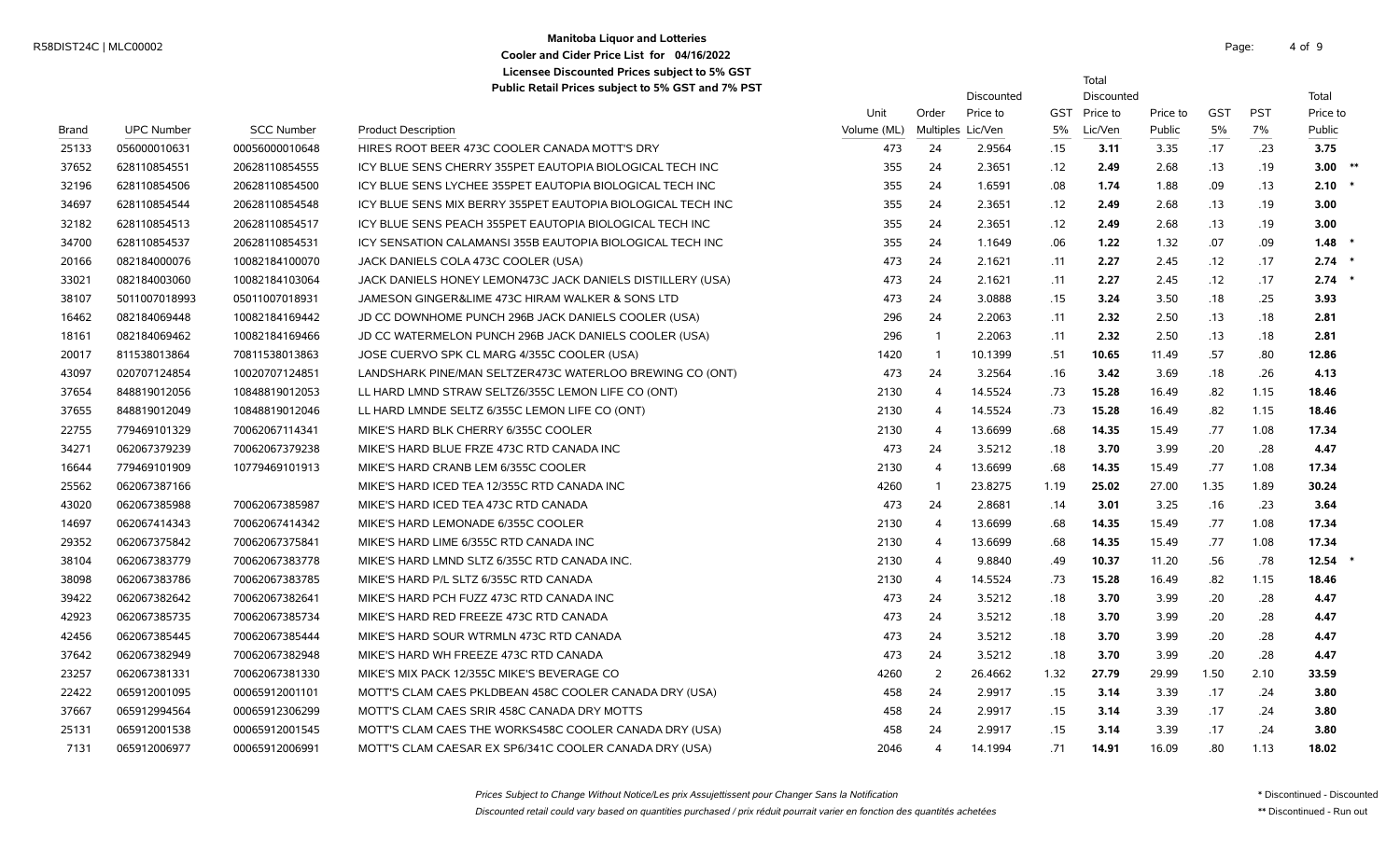# **Manitoba Liquor and Lotteries** R58DIST24C | MLC00002 Page: 5 of the state of the state of the state of the state of the state of the state of the state of the state of the state of the state of the state of the state of the state of the state of the sta **Cooler and Cider Price List for 04/16/2022 Licensee Discounted Prices subject to 5% GST**

5 of 9

Total

**Public Retail Prices subject to 5% GST and 7% PST**

|        |                   |                   | $\alpha$ above retain Fires subject to 3% GST and 7% FST    |             |                   | Discounted |      | Discounted |          |            |            | Total     |
|--------|-------------------|-------------------|-------------------------------------------------------------|-------------|-------------------|------------|------|------------|----------|------------|------------|-----------|
|        |                   |                   |                                                             | Unit        | Order             | Price to   | GST  | Price to   | Price to | <b>GST</b> | <b>PST</b> | Price to  |
| Brand  | <b>UPC Number</b> | <b>SCC Number</b> | <b>Product Description</b>                                  | Volume (ML) | Multiples Lic/Ven |            | 5%   | Lic/Ven    | Public   | 5%         | 7%         | Public    |
| 20447  | 065912000944      | 00065912000951    | MOTT'S CLAM CAESAR LIME 458C COOLER CANADA DRY (USA)        | 458         | 24                | 2.9917     | .15  | 3.14       | 3.39     | .17        | .24        | 3.80 $*$  |
| 569418 | 065912006823      | 10065912006820    | MOTT'S CLAM CAESAR ORIG 4/355B COOLER CANADA DRY            | 1420        | $\mathbf{1}$      | 9.7869     | .49  | 10.28      | 11.09    | .55        | .78        | 12.42     |
| 7130   | 065912006946      | 00065912006960    | MOTT'S CLAM CAESAR ORIG 6/341C COOLER CANADA DRY (USA)      | 2046        | $\overline{4}$    | 14.1994    | .71  | 14.91      | 16.09    | .80        | 1.13       | 18.02     |
| 29044  | 065912001750      | 00065912001767    | MOTT'S CLAM GIN&CUC CAESAR458C COOLER CANADA DRY (USA)      | 458         | 24                | 2.9917     | .15  | 3.14       | 3.39     | .17        | .24        | 3.80      |
| 29032  | 065912001675      | 00065912001682    | MOTT'S CLAM PICKLE BEAN 6/341C COOLER CANADA DRY (USA)      | 2046        | $\overline{4}$    | 14.1994    | .71  | 14.91      | 16.09    | .80        | 1.13       | 18.02     |
| 33043  | 065912001835      | 00065912001842    | MOTT'S SWT&SPCY CLAM CAE458C COOLER CANADA DRY (USA)        | 458         | $\overline{1}$    | 2.1004     | .11  | 2.21       | 2.38     | .12        | .17        | 2.67      |
| 5349   | 9414453926588     | 19414453926585    | MUDSHAKE CHOCOLATE 270 B COOLER INDEPENDENT LIQ (NZ)        | 270         | 24                | 3.2564     | .16  | 3.42       | 3.69     | .18        | .26        | 4.13      |
| 5348   | 9414453926571     | 19414453926578    | MUDSHAKE CREAMY VAN 270B COOLER INDEPENDENT LIO (NZ)        | 270         | $\overline{1}$    | 3.2564     | .16  | 3.42       | 3.69     | .18        | .26        | 4.13      |
| 41184  | 9421030105243     | 19421030105264    | MUDSHAKE SALTED CARAMEL 270B COOLER INDEPENDENT LIQ (NZ)    | 270         | 24                | 3.2564     | .16  | 3.42       | 3.69     | .18        | .26        | 4.13      |
| 42894  | 628250449303      | 10628250449300    | NIFTY LAV SPRMNT SELTZER 355C PATENT 5 DISTILLERY           | 355         | 24                | 2.9917     | .15  | 3.14       | 3.39     | .17        | .24        | 3.80      |
| 39988  | 628250449204      | 00628250449218    | NIFTY PCH ROSE SELTZ 355C PATENT 5 DISTILLERY               | 355         | 24                | 2.9917     | .15  | 3.14       | 3.39     | .17        | .24        | 3.80      |
| 40082  | 628250449211      | 10628250449218    | NIFTY PSSNFR ORNGBL SELTZ 355C PATENT 5 DISTILLERY          | 355         | 24                | 2.9917     | .15  | 3.14       | 3.39     | .17        | .24        | 3.80      |
| 37617  | 032302448457      | 10032302448454    | NUDE TEQUILA SODA LIME 6/355C NUDE VODKA                    | 2130        | $\overline{4}$    | 14.5524    | .73  | 15.28      | 16.49    | .82        | 1.15       | 18.46     |
| 35346  | 323024480130      | 10032302448010    | NUDE VODKA SODA MIX PK 12/355C NUDE VODKA                   | 4260        | 2                 | 26.4662    | 1.32 | 27.79      | 29.99    | 1.50       | 2.10       | 33.59     |
| 35347  | 032302448037      | 10032302448034    | NUDE VODKA SODA RASP/LEM6/355C NUDE VODKA                   | 2130        | $\overline{4}$    | 13.6699    | .68  | 14.35      | 15.49    | .77        | 1.08       | 17.34     |
| 34356  | 628055589686      | 10628055589683    | NUTRL 7 VOD SODA BLKBRY 6/355C GOODRIDGE&WILLIAMS DIST (BC) | 2130        | 4                 | 14.5524    | .73  | 15.28      | 16.49    | .82        | 1.15       | 18.46     |
| 34361  | 628055589679      | 10628055589676    | NUTRL 7 VODKA SODA BC 6/355C GOODRIDGE&WILLIAMS DIST (BC)   | 2130        | $\overline{4}$    | 14.5524    | .73  | 15.28      | 16.49    | .82        | 1.15       | 18.46     |
| 37909  | 843403000471      | 10843403000478    | NUTRL JUICD BL ORG 6/355C GOODRIDGE&WILLIAMS DIST (BC)      | 2130        | $\overline{4}$    | 14.9937    | .75  | 15.74      | 16.99    | .85        | 1.19       | 19.03     |
| 38056  | 843403000488      | 10843403000485    | NUTRL JUICD FR PNCH 6/355C GOODRIDGE&WILLIAMS DIST (BC)     | 2130        | 4                 | 14.9937    | .75  | 15.74      | 16.99    | .85        | 1.19       | 19.03     |
| 29292  | 628055589327      | 10628055589324    | NUTRL VOD SODA CRAN 6/355C GOODRIDGE&WILLIAMS DIST (BC)     | 2130        | 4                 | 14.5524    | .73  | 15.28      | 16.49    | .82        | 1.15       | 18.46     |
| 26864  | 628055589266      | 10628055589263    | NUTRL VOD SODA GRPFT 6/355C GOODRIDGE&WILLIAMS DIST (BC)    | 2130        | $\mathbf{1}$      | 9.8840     | .49  | 10.37      | 11.20    | .56        | .78        | 12.54     |
| 33076  | 628055589280      | 10628055589287    | NUTRL VOD SODA PINEAPPLE6/355C GOODRIDGE&WILLIAMS DIST (BC) | 2130        | 4                 | 14.5524    | .73  | 15.28      | 16.49    | .82        | 1.15       | 18.46     |
| 32722  | 062067387715      | 70062067387714    | NUTRL VS CLASSIC PK12/355C NUTRL                            | 4260        | 2                 | 26.4662    | 1.32 | 27.79      | 29.99    | 1.50       | 2.10       | 33.59     |
| 40680  | 773804942127      | 773804942127      | ORIG 16 HRD SELTZ MX PK12/355C GREAT WESTERN BREWING CO     | 4260        | $\overline{1}$    | 24.7012    | 1.24 | 25.94      | 27.99    | 1.40       | 1.96       | 31.35     |
| 225904 | 062067132346      | 10779469002487    | PALM BAY KEY LIME CHERRY6/355C COOLER                       | 2130        | $\overline{4}$    | 13.0522    | .65  | 13.70      | 14.79    | .74        | 1.04       | 16.57     |
| 65649  | 062067139345      | 10779469002425    | PALM BAY PINE/MAND ORNG 6/355C COOLER                       | 2130        | $\overline{4}$    | 13.0522    | .65  | 13.70      | 14.79    | .74        | 1.04       | 16.57     |
| 40573  | 062067383342      | 70062067383341    | PALM BAY RAINBOW TW 6/355C RTD CANADA                       | 2130        | $\overline{4}$    | 13.0522    | .65  | 13.70      | 14.79    | .74        | 1.04       | 16.57     |
| 843052 | 062067142437      | 00062067142344    | PALM BAY RUBY GRAPEFRT 6/355C COOLER                        | 2130        | $\overline{4}$    | 13.0522    | .65  | 13.70      | 14.79    | .74        | 1.04       | 16.57     |
| 37832  | 062067382956      | 70062067382955    | PALM BAY SPK BAN STRAW 6/355C RTD CANADA                    | 2130        | $\overline{4}$    | 13.0522    | .65  | 13.70      | 14.79    | .74        | 1.04       | 16.57     |
| 120733 | 062067143342      | 70062067143341    | PALM BAY STR/PINE 6/355 C COOLER                            | 2130        | $\overline{4}$    | 13.0522    | .65  | 13.70      | 14.79    | .74        | 1.04       | 16.57     |
| 29602  | 062067386411      | 70062067386410    | PALM BAY TROPICAL MIX 12/355C RTD CANADA                    | 4260        | 2                 | 24.7012    | 1.24 | 25.94      | 27.99    | 1.40       | 1.96       | 31.35     |
| 33005  | 062067379482      | 70062067379481    | PALM BAY ZERO BB LEMON 6/355C COOLER                        | 2130        | 4                 | 9.1427     | .46  | 9.60       | 10.36    | .52        | .73        | $11.61$ * |
| 33071  | 062067379567      | 70062067379566    | PALM BAY ZERO LIME/CHRY6/355C COOLER                        | 2130        | 4                 | 9.1427     | .46  | 9.60       | 10.36    | .52        | .73        | $11.61$ * |

Prices Subject to Change Without Notice/Les prix Assujettissent pour Changer Sans la Notification \* Discontinued - Discounted \* Discounted \* Discounted \* Discounted

Discounted retail could vary based on quantities purchased / prix réduit pourrait varier en fonction des quantités achetées \*\* Discontinued - Run out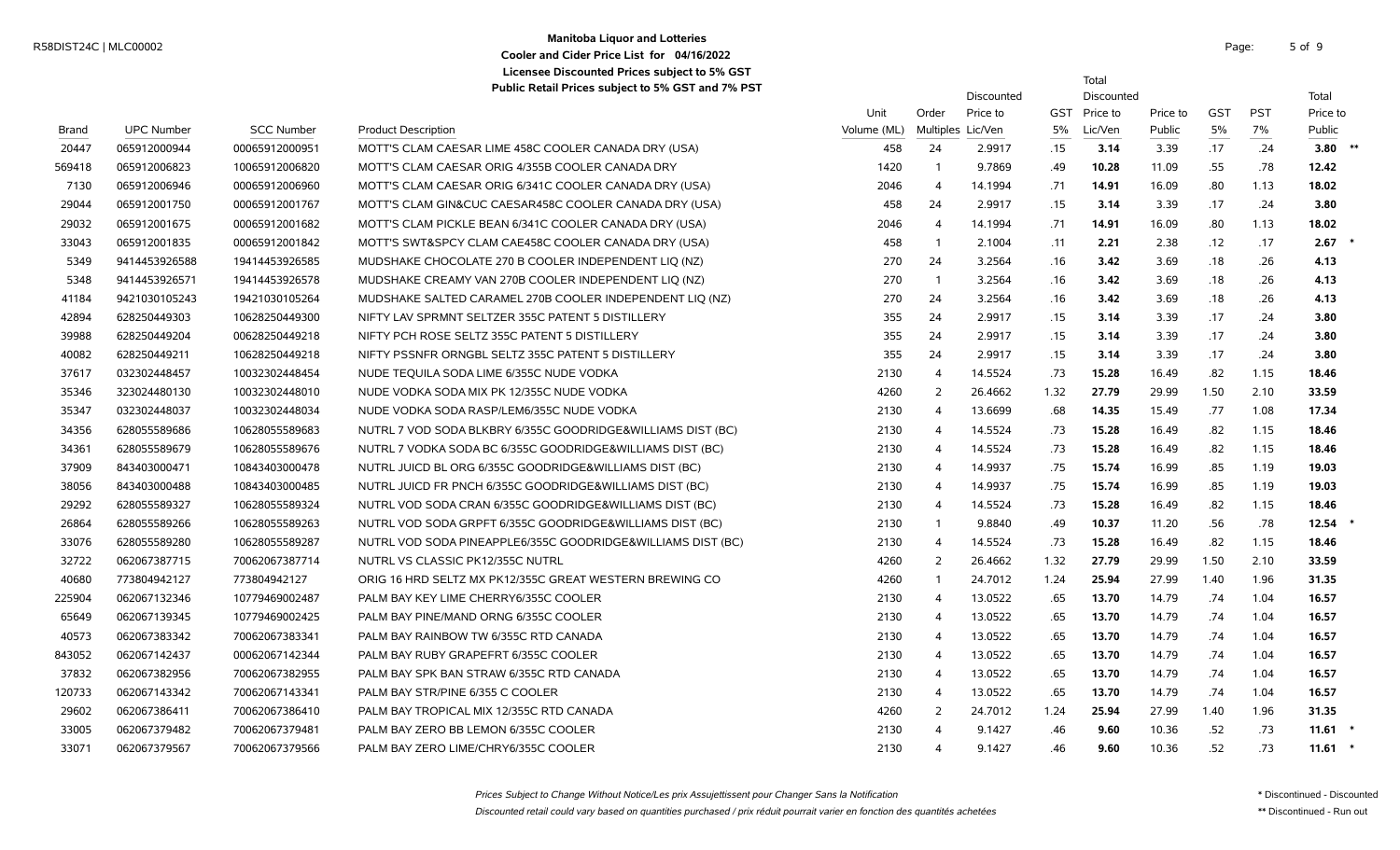### **Manitoba Liquor and Lotteries** Manhoba Enquirant Duteries<br>
Casher and Court Drive List for 04/16/2022 **Cooler and Cider Price List for 04/16/2022 Licensee Discounted Prices subject to 5% GST**

6 of 9

Total

**Public Retail Prices subject to 5% GST and 7% PST**

|        |                   |                   |                                                          |             | Discounted     |                   |      |              | Discounted |            |            | Total     |  |
|--------|-------------------|-------------------|----------------------------------------------------------|-------------|----------------|-------------------|------|--------------|------------|------------|------------|-----------|--|
|        |                   |                   |                                                          | Unit        | Order          | Price to          |      | GST Price to | Price to   | <b>GST</b> | <b>PST</b> | Price to  |  |
| Brand  | <b>UPC Number</b> | <b>SCC Number</b> | <b>Product Description</b>                               | Volume (ML) |                | Multiples Lic/Ven | 5%   | Lic/Ven      | Public     | 5%         | $7\%$      | Public    |  |
| 33081  | 062067379499      | 70062067379498    | PALM BAY ZERO TANG 6/355C COOLER                         | 2130        | $\overline{4}$ | 9.1427            | .46  | 9.60         | 10.36      | .52        | .73        | $11.61$ * |  |
| 11414  | 062067377136      | 70062067377135    | ROCKSTAR + VO MANGO ORANGE 473C RTD CANADA INC           | 473         | 24             | 2.3475            | .12  | 2.47         | 2.66       | .13        | .19        | $2.98$ *  |  |
| 20260  | 062067377112      | 70062067377111    | ROCKSTAR FRUIT PUNCHED 473C COOLER                       | 473         | $\overline{1}$ | 3.3447            | .17  | 3.51         | 3.79       | .19        | .27        | 4.25      |  |
| 11415  | 062067377129      | 00779469002114    | ROCKSTAR ORIGINAL 473C COOLER                            | 473         | 24             | 3.3447            | .17  | 3.51         | 3.79       | .19        | .27        | 4.25      |  |
| 18195  | 062067377167      | 70062067377166    | ROCKSTAR SUPERSOURS BLUE 473C RTD CANADA INC             | 473         | $\overline{1}$ | 2.3475            | .12  | 2.47         | 2.66       | .13        | .19        | 2.98      |  |
| 34089  | 020707690113      | 10020707690110    | SEAGRAM ISLAND TIME 6/355C WATERLOO BREWING CO (ONT)     | 2130        | $\overline{4}$ | 12.3462           | .62  | 12.97        | 13.99      | .70        | .98        | 15.67     |  |
| 34786  | 020707290016      | 10020707290013    | SEAGRAM WILDBERRY 4/355C WATERLOO BREWING LTD            | 1420        | 6              | 8.8162            | .44  | 9.26         | 9.99       | .50        | .70        | 11.19     |  |
| 36437  | 628250026214      | 62825002621486    | SHORELINE BLBRY/LEM SELTZ 473C ONE GREAT CITY BREWING CO | 473         | $\overline{1}$ | 3.1682            | .16  | 3.33         | 3.59       | .18        | .25        | 4.02      |  |
| 36460  | 628250026191      | 62825002619124    | SHORELINE BLD ORNG SELTZ 473C ONE GREAT CITY BREWING CO  | 473         | 24             | 3.1682            | .16  | 3.33         | 3.59       | .18        | .25        | 4.02      |  |
| 36462  | 628250026207      | 62825002620700    | SHORELINE GRPFRT SELTZ 473C ONE GREAT CITY BREWING CO    | 473         | 24             | 3.1682            | .16  | 3.33         | 3.59       | .18        | .25        | 4.02 $**$ |  |
| 41220  | 628250026283      |                   | SHORELINE SELTZER PK 12/355C ONE GREAT CITY BREWING CO   | 4260        | $\overline{1}$ | 25.5837           | 1.28 | 26.86        | 28.99      | 1.45       | 2.03       | 32.47     |  |
| 36461  | 628250026221      | 62825002622162    | SHORELINE TROPICAL SELTZ 473C ONE GREAT CITY BREWING CO  | 473         | $\overline{1}$ | 3.1682            | .16  | 3.33         | 3.59       | .18        | .25        | 4.02      |  |
| 36379  | 737488073201      | 10737488073208    | SHRUG DOC WS VOD PEACH 473C SHRUGGING DOCTOR             | 473         | 24             | 3.4329            | .17  | 3.60         | 3.89       | .19        | .27        | 4.35      |  |
| 36357  | 737488073218      | 10737488073215    | SHRUG DOC WS VODSODLIME 473C SHRUGGING DOCTOR            | 473         | 24             | 3.4329            | .17  | 3.60         | 3.89       | .19        | .27        | 4.35      |  |
| 36359  | 737488073195      | 10737488073192    | SHRUG DOC WS VODSODRASP 473C SHRUGGING DOCTOR            | 473         | $\overline{1}$ | 3.4329            | .17  | 3.60         | 3.89       | .19        | .27        | 4.35      |  |
| 14865  | 082000763604      | 10082000759482    | SMIRNOFF ICE 330B COOLER                                 | 330         | 24             | 2.4622            | .12  | 2.58         | 2.79       | .14        | .20        | 3.13      |  |
| 25127  | 082000773900      | 10082000773907    | SMIRNOFF ICE 473C COOLER                                 | 473         | $\overline{1}$ | 3.6977            | .18  | 3.88         | 4.19       | .21        | .29        | 4.69      |  |
| 25126  | 082000785552      | 10082000785559    | SMIRNOFF ICE BERRY BLAST 473C COOLER                     | 473         | 24             | 3.6977            | .18  | 3.88         | 4.19       | .21        | .29        | 4.69      |  |
| 22420  | 082000784432      | 10082000797491    | SMIRNOFF ICE LIFEPTY12/355C DIAGEO CANADA                | 4260        | 2              | 26.4662           | 1.32 | 27.79        | 29.99      | 1.50       | 2.10       | 33.59     |  |
| 29051  | 082000789529      | 10082000789526    | SMIRNOFF ICE LIGHT 4/355C SODA COOLER                    | 1420        | 6              | 6.7953            | .34  | 7.14         | 7.70       | .39        | .54        | 8.63      |  |
| 16356  | 082000773887      | 10082000773884    | SMIRNOFF ICE LT BLK CH& 4/355C SODA COOLER               | 1420        | 6              | 9.9634            | .50  | 10.46        | 11.29      | .56        | .79        | 12.64     |  |
| 453645 | 082000773870      | 10082000773877    | SMIRNOFF ICE LT RASP & 4/355C SODA COOLER                | 1420        | $\overline{1}$ | 9.9634            | .50  | 10.46        | 11.29      | .56        | .79        | 12.64     |  |
| 18202  | 082000775768      | 10082000775765    | SMIRNOFF ICE LT WT PCH&S4/355C SODA COOLER               | 1420        | 6              | 6.7953            | .34  | 7.14         | 7.70       | .39        | .54        | $8.63*$   |  |
| 22392  | 082000782285      | 10082000782282    | SMIRNOFF ICE ORG SCRWDR 6/355C COOLER                    | 2130        | $\overline{1}$ | 9.2663            | .46  | 9.73         | 10.50      | .53        | .74        | $11.77$ * |  |
| 43333  | 082000799801      | 10082000799808    | SMIRNOFF ICE PCH LMND 6/355C DIAGEO (CANADA)             | 2130        | $\overline{4}$ | 13.2287           | .66  | 13.89        | 14.99      | .75        | 1.05       | 16.79     |  |
| 43218  | 082000799818      | 10082000799815    | SMIRNOFF ICE PCH/LEMONADE 473C DIAGEO (CANADA)           | 473         | 24             | 3.5212            | .18  | 3.70         | 3.99       | .20        | .28        | 4.47      |  |
| 22394  | 082000782261      | 10082000782268    | SMIRNOFF ICE PEACH BELL 6/355C COOLER                    | 2130        | $\overline{1}$ | 13.6699           | .68  | 14.35        | 15.49      | .77        | 1.08       | 17.34     |  |
| 39711  | 082000797302      | 10082000797309    | SMIRNOFF ICE PINK LMNDE 473C DIAGEO (CANADA)             | 473         | 24             | 3.6977            | .18  | 3.88         | 4.19       | .21        | .29        | 4.69      |  |
| 39707  | 082000797296      | 10082000797293    | SMIRNOFF ICE PINK LMNDE6/355C DIAGEO (CANADA)            | 2130        | $\overline{4}$ | 14.3759           | .72  | 15.10        | 16.29      | .81        | 1.14       | 18.24     |  |
| 22421  | 082000782254      | 10082000782251    | SMIRNOFF ICE RASPBERRY 6/355C COOLER                     | 2130        | $\overline{4}$ | 13.6699           | .68  | 14.35        | 15.49      | .77        | 1.08       | 17.34     |  |
| 8892   | 082000763581      | 10082000763588    | SMIRNOFF ICE VODKA 1L PET COOLER                         | 1000        | 12             | 8.6397            | .43  | 9.07         | 9.79       | .49        | .69        | 10.97     |  |
| 14868  | 082000773894      | 10082000773891    | SMIRNOFF ICE VODKA 6/355 C COOLER                        | 2130        | $\overline{4}$ | 13.6699           | .68  | 14.35        | 15.49      | .77        | 1.08       | 17.34     |  |
| 29142  | 082000790297      | 10082000790294    | SMIRNOFF ICEBERRYBLAST 6/355C DIAGEO (CANADA)            | 2130        | $\overline{4}$ | 14.3759           | .72  | 15.10        | 16.29      | .81        | 1.14       | 18.24     |  |

Discounted retail could vary based on quantities purchased / prix réduit pourrait varier en fonction des quantités achetées \*\* Discontinued - Run out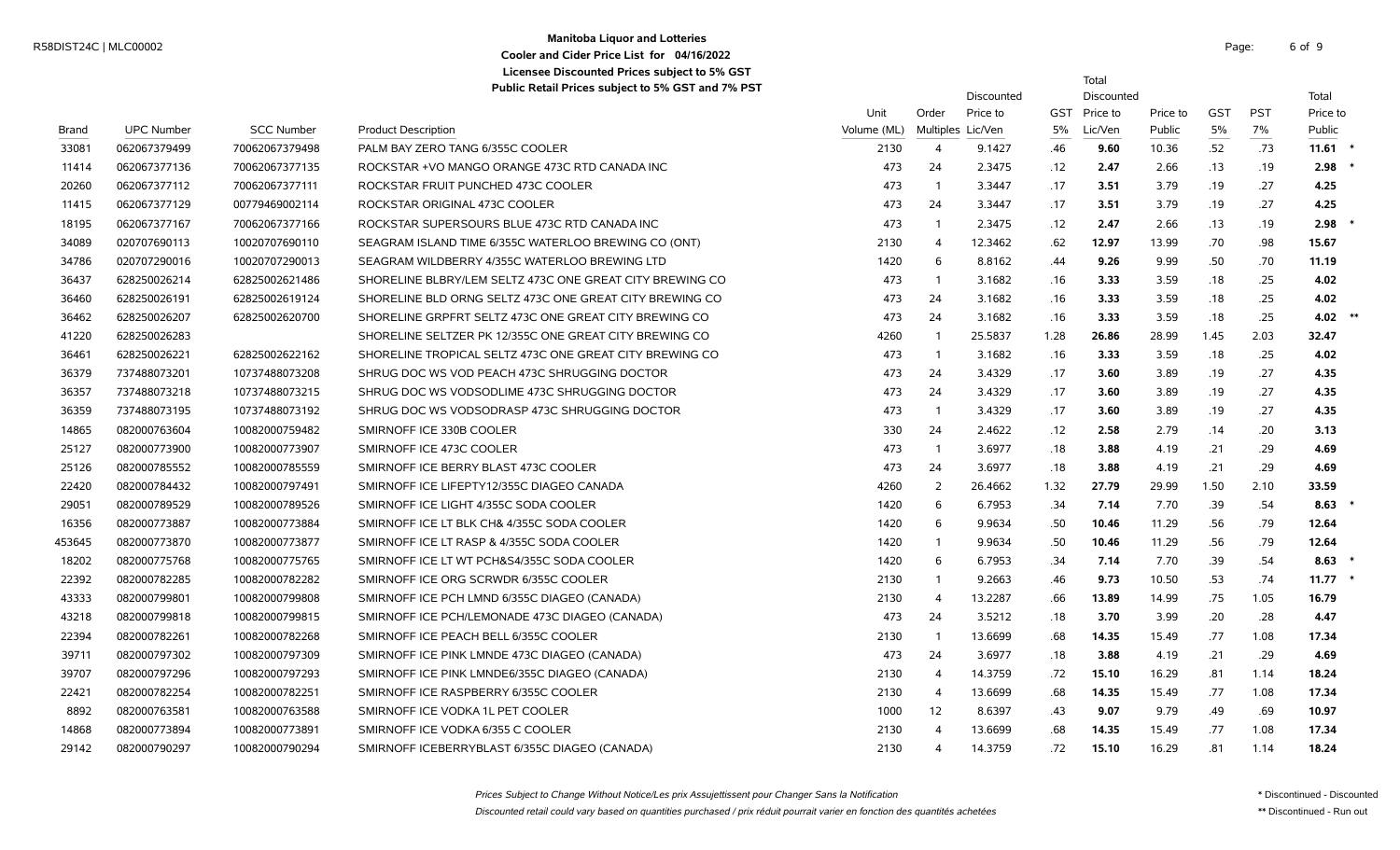### **Manitoba Liquor and Lotteries** R58DIST24C | MLC00002 Page: 7 of the contract of the contract of the contract of the contract of the contract of the contract of the contract of the contract of the contract of the contract of the contract of the contract **Cooler and Cider Price List for 04/16/2022 Licensee Discounted Prices subject to 5% GST**

7 of 9

Total

|              |                   |                   |                                                          |             |                         | Discounted        |      | Discounted   |          |            |            | Total    |
|--------------|-------------------|-------------------|----------------------------------------------------------|-------------|-------------------------|-------------------|------|--------------|----------|------------|------------|----------|
|              |                   |                   |                                                          | Unit        | Order                   | Price to          |      | GST Price to | Price to | <b>GST</b> | <b>PST</b> | Price to |
| <b>Brand</b> | <b>UPC Number</b> | <b>SCC Number</b> | <b>Product Description</b>                               | Volume (ML) |                         | Multiples Lic/Ven | 5%   | Lic/Ven      | Public   | $5\%$      | 7%         | Public   |
| 23201        | 082000782841      | 10082000782848    | SMIRNOFF RED SANGRIA 473C COOLER                         | 473         | - 1                     | 3.6977            | .18  | 3.88         | 4.19     | .21        | .29        | 4.69     |
| 29025        | 082000789543      | 10082000789540    | SMIRNOFF ROSE SANGRIA 473C COOLER                        | 473         | 24                      | 3.6977            | .18  | 3.88         | 4.19     | .21        | .29        | 4.69     |
| 40091        | 082000800231      | 10082000799846    | SMIRNOFF SELTZ LMND VP 12/355C DIAGEO (CANADA)           | 4260        | 2                       | 25.5837           | 1.28 | 26.86        | 28.99    | 1.45       | 2.03       | 32.47    |
| 33038        | 082000006374      | 10082000792359    | SMIRNOFF V&S RASP ROSE 4/355C COOLER                     | 1420        | 6                       | 9.9634            | .50  | 10.46        | 11.29    | .56        | .79        | 12.64    |
| 38138        | 082000795964      | 10082000795961    | SMIRNOFF V&S ROSE 12/355C DIAGEO (CANADA)                | 4260        | 2                       | 25.5837           | 1.28 | 26.86        | 28.99    | 1.45       | 2.03       | 32.47    |
| 33032        | 082000006381      | 10082000792366    | SMIRNOFF V&S WH PCH ROSE4/355C COOLER                    | 1420        | 6                       | 9.9634            | .50  | 10.46        | 11.29    | .56        | .79        | 12.64    |
| 29061        | 082000787792      | 10082000787799    | SMIRNOFF VODSOD BRYLEMON4/355C DIAGEO CANADA INC         | 1420        | 6                       | 9.9634            | .50  | 10.46        | 11.29    | .56        | .79        | 12.64    |
| 43334        | 082000006510      | 00082000795827    | SMIRNOFF VS BERRY BLAST 6/355C DIAGEO (CANADA)           | 2130        | $\overline{\mathbf{A}}$ | 13.6699           | .68  | 14.35        | 15.49    | .77        | 1.08       | 17.34    |
| 25092        | 082000782827      | 10082000782824    | SMIRNOFF WH SANGRIA 473C COOLER                          | 473         | $\mathbf{1}$            | 3.6977            | .18  | 3.88         | 4.19     | .21        | .29        | 4.69     |
| 33030        | 076183004951      | 00076183004968    | SNAPPLE SP LNG ISL ICEDTEA458C VODKA COOLER CANADA DRY   | 458         | 24                      | 2.9917            | .15  | 3.14         | 3.39     | .17        | .24        | 3.80     |
| 37666        | 076183473467      | 00076183087916    | SNAPPLE SP MANGO RASP TEA 458C CANADA DRY MOTTS          | 458         | 24                      | 2.9917            | .15  | 3.14         | 3.39     | .17        | .24        | 3.80     |
| 20174        | 076183002636      | 00076183002650    | SNAPPLE SP RASPCHERRY TEA 458C VODKA COOLER CANADA DRY   | 458         | 24                      | 2.9917            | .15  | 3.14         | 3.39     | .17        | .24        | 3.80     |
| 18167        | 076183002315      | 00076183002339    | SNAPPLE SPIKED PEACH TEA 458C VODKA COOLER CANADA DRY    | 458         | 24                      | 2.9917            | .15  | 3.14         | 3.39     | .17        | .24        | 3.80     |
| 22424        | 076183003039      | 00076183003046    | SNAPPLE SPIKED STRAW KIWI 458C VODKA COOLER CANADA DRY   | 458         | 24                      | 2.9917            | .15  | 3.14         | 3.39     | .17        | .24        | 3.80     |
| 25109        | 076183004104      | 00076183004111    | SNAPPLE SPIKED TEA/LEM 458C VODKA COOLER CANADA DRY      | 458         | 24                      | 2.1004            | .11  | 2.21         | 2.38     | .12        | .17        | 2.67     |
| 29043        | 076183004500      | 00076183004517    | SNAPPLE SPIKED WTMELON TEA458C VODKA COOLER CANADA DRY   | 458         | 24                      | 2.1004            | .11  | 2.21         | 2.38     | .12        | .17        | 2.67     |
| 38142        | 763331937031      | 10063331937039    | SOCIAL LITE APPLE VS 4/355C AWARE BEVERAGES INC          | 1420        | 6                       | 6.1775            | .31  | 6.49         | 7.00     | .35        | .49        | 7.84     |
| 29046        | 644391840700      | 10044391840705    | SOCIAL LITE GFRT POMELO 4/355C AWARE BEVERAGES INC       | 1420        |                         | 9.6987            | .48  | 10.18        | 10.99    | .55        | .77        | 12.31    |
| 29402        | 763331937123      | 10063331937121    | SOCIAL LITE MIXED PACK 12/355C AWARE BEVERAGES INC       | 4260        |                         | 26.4662           | 1.32 | 27.79        | 29.99    | 1.50       | 2.10       | 33.59    |
| 25169        | 617723918491      | 10044391840682    | SOCIAL LITE PINE/MANGO 4/355C AWARE BEVERAGES INC        | 1420        |                         | 9.6987            | .48  | 10.18        | 10.99    | .55        | .77        | 12.31    |
| 33367        | 781643667422      | 10081643667420    | SOCIAL LITE VS STRAWBERRY4/355 AWARE BEVERAGES INC       | 1420        | $\mathbf{1}$            | 6.7953            | .34  | 7.14         | 7.70     | .39        | .54        | 8.63     |
| 25360        | 062067398117      | 70062067398116    | TAIL SPIN GIN SMASH CRAN6/355C COOLER                    | 2130        | 4                       | 9.8840            | .49  | 10.37        | 11.20    | .56        | .78        | 12.54    |
| 25361        | 062067398100      | 70062067398109    | TAIL SPIN GIN SMASH LIME6/355C COOLER                    | 2130        | -1                      | 9.8840            | .49  | 10.37        | 11.20    | .56        | .78        | 12.54    |
| 36340        | 087692006763      | 10087692007340    | TRULY BERRY MX PK 12/355C BOSTON BEER COMPANY (USA)      | 4260        | 2                       | 26.3779           | 1.32 | 27.70        | 29.89    | 1.49       | 2.09       | 33.47    |
| 38083        | 087692007913      | 10876928047697    | TRULY BL CHERRY SELTZ 6/355C BOSTON BEER COMPANY (USA)   | 2130        | $\overline{4}$          | 13.8994           | .69  | 14.59        | 15.75    | .79        | 1.10       | 17.64    |
| 33428        | 087692008040      | 10876928080403    | TRULY HARD TROP MIX12/355C BOSTON BEER COMPANY (USA)     | 4260        | 2                       | 26.3779           | 1.32 | 27.70        | 29.89    | 1.49       | 2.09       | 33.47    |
| 39349        | 087692011675      | 20087692011679    | TRULY ICED TEA MX PK 12/355C BOSTON BEER COMPANY         | 4260        | 2                       | 26.3779           | 1.32 | 27.70        | 29.89    | 1.49       | 2.09       | 33.47    |
| 36339        | 087692009917      | 00087692009924    | TRULY LMNADE MIX PK 12/355C BOSTON BEER COMPANY (USA)    | 4260        | 2                       | 26.3779           | 1.32 | 27.70        | 29.89    | 1.49       | 2.09       | 33.47    |
| 43204        | 087692012276      | 20087692012270    | TRULY PUNCH MIXPK SELTZ12/355C BOSTON BEER COMPANY       | 4260        | 2                       | 26.3779           | 1.32 | 27.70        | 29.89    | 1.49       | 2.09       | 33.47    |
| 33436        | 087692006787      | 00876928067879    | TRULY WILDBERRY HSELTZER6/355C BOSTON BEER COMPANY       | 2130        | 4                       | 13.8994           | .69  | 14.59        | 15.75    | .79        | 1.10       | 17.64    |
| 38200        | 087692009900      | 10087692011573    | TRULY WTMLN&KIWI H SELTZ6/355C BOSTON BEER COMPANY (USA) | 2130        | $\overline{4}$          | 13.8994           | .69  | 14.59        | 15.75    | .79        | 1.10       | 17.64    |
| 43165        | 087692008255      | 30087692008256    | TWISTED TEA HALF & HALF 473C BOSTON BEER COMPANY         | 473         | 24                      | 2.8770            | .14  | 3.02         | 3.26     | .16        | .23        | 3.65     |
| 43575        | 087692007418      | 20087692007412    | TWISTED TEA HALF&HALF 12/355C BOSTON BEER COMPANY        | 4260        | 2                       | 23.8275           | 1.19 | 25.02        | 27.00    | 1.35       | 1.89       | 30.24    |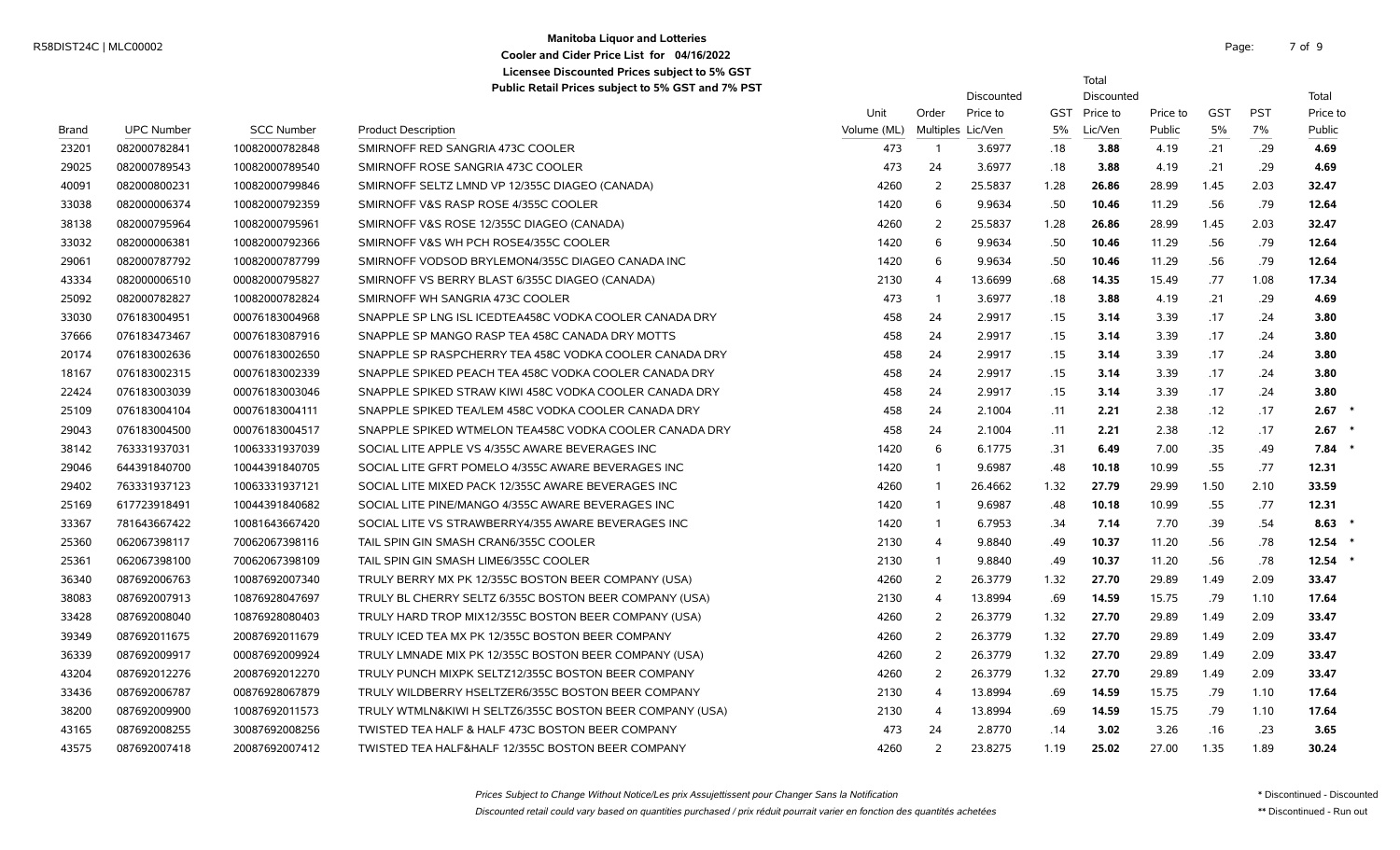### **Manitoba Liquor and Lotteries** R58DIST24C | MLC00002 Page: 8 of the page: 8 of the page: 8 of the page: 8 of the page: 8 of the page: 8 of the page: 8 of the page: 8 of the page: 8 of the page: 8 of the page: 8 of the page: 8 of the page: 8 of the page: **Cooler and Cider Price List for 04/16/2022 Licensee Discounted Prices subject to 5% GST**

8 of 9

Total

|              |                                    |                   | $\frac{1}{2}$ about 1, the control of the subject to 3 % and 7 % 1 3 m |             |                         | <b>Discounted</b> |      | Discounted   |          |            |            | Total    |
|--------------|------------------------------------|-------------------|------------------------------------------------------------------------|-------------|-------------------------|-------------------|------|--------------|----------|------------|------------|----------|
|              |                                    |                   |                                                                        | Unit        | Order                   | Price to          |      | GST Price to | Price to | <b>GST</b> | <b>PST</b> | Price to |
| <b>Brand</b> | <b>UPC Number</b>                  | <b>SCC Number</b> | <b>Product Description</b>                                             | Volume (ML) |                         | Multiples Lic/Ven | 5%   | Lic/Ven      | Public   | $5\%$      | 7%         | Public   |
| 43264        | 087692007432                       | 20087692007436    | TWISTED TEA HARD ICED 12/355C BOSTON BEER COMPANY                      | 4260        | 2                       | 23.8275           | 1.19 | 25.02        | 27.00    | 1.35       | 1.89       | 30.24    |
| 38787        | 087692012641                       | 40087692012656    | TWISTED TEA MANGO 6/355C BOSTON BEER COMPANY                           | 2130        | $\overline{4}$          | 12.4080           | .62  | 13.03        | 14.06    | .70        | .98        | 15.74    |
| 39609        | 087692007470                       | 30087692007471    | TWISTED TEA ORIGINAL 473C BOSTON BEER COMPANY                          | 473         | 24                      | 2.8770            | .14  | 3.02         | 3.26     | .16        | .23        | 3.65     |
| 43674        | 087692007425                       | 20087692007429    | TWISTED TEA PARTY PACK 12/355C BOSTON BEER COMPANY                     | 4260        | 2                       | 23.8275           | 1.19 | 25.02        | 27.00    | 1.35       | 1.89       | 30.24    |
| 25184        | 087692005094                       | 50087692005099    | TWISTED TEA PEACH 6/355C BOSTON BEER COMPANY                           | 2130        | 4                       | 12.4080           | .62  | 13.03        | 14.06    | .70        | .98        | 15.74    |
| 38788        | 087692012603                       | 40087692012519    | <b>TWISTED TEA SLIGHTLY SWT6/355C BOSTON BEER COMPANY</b>              | 2130        | $\overline{4}$          | 12.4080           | .62  | 13.03        | 14.06    | .70        | .98        | 15.74    |
| 37547        | 056327019096                       | 10056327019093    | VIZZY BLUE POMEG 6/355C MOLSON                                         | 2130        | $\overline{4}$          | 14.5524           | .73  | 15.28        | 16.49    | .82        | 1.15       | 18.46    |
| 42875        | 056327019928                       | 80056327019924    | VIZZY LEMONADE VAR PK 12/355C MOLSON                                   | 4260        | -1                      | 26.4574           | 1.32 | 27.78        | 29.98    | 1.50       | 2.10       | 33.58    |
| 37545        | 056327019102                       | 10056327019109    | VIZZY PINEAPPLE MANGO 6/355C MOLSON                                    | 2130        | $\overline{4}$          | 14.5524           | .73  | 15.28        | 16.49    | .82        | 1.15       | 18.46    |
| 42886        | 056327020443                       | 80056327020449    | VIZZY SIG SELTZ VAR PK 12/355C MOLSON                                  | 4260        | $\overline{\mathbf{1}}$ | 26.4574           | 1.32 | 27.78        | 29.98    | 1.50       | 2.10       | 33.58    |
| 37542        | 056327018297                       | 80056327018293    | VIZZY VARIETY PACK 12/355C MOLSON                                      | 4260        | -1                      | 26.4574           | 1.32 | 27.78        | 29.98    | 1.50       | 2.10       | 33.58    |
| 11659        | 9414453926687                      | 19414453926684    | VOD MUDS TROP BAN 270B INDEPENDENT DISTILLERS (NZ)                     | 270         | 24                      | 3.2564            | .16  | 3.42         | 3.69     | .18        | .26        | 4.13     |
| 33027        | 848819000053                       | 10848819000050    | WHITE CLAW BLACK CHERRY 6/355C WHITE CLAW SELTZER CO                   | 2130        | $\overline{\mathbf{A}}$ | 14.9937           | .75  | 15.74        | 16.99    | .85        | 1.19       | 19.03    |
| 43195        | 848819000503                       | 10848819000432    | WHITE CLAW ICEDTEA PEACH6/355C WHITE CLAW SELTZER CO                   | 2130        | $\overline{\mathbf{A}}$ | 14.9937           | .75  | 15.74        | 16.99    | .85        | 1.19       | 19.03    |
| 43181        | 848819000473                       | 10848819000401    | WHITE CLAW ICEDTEALEMON6/355C WHITE CLAW SELTZER CO                    | 2130        | 4                       | 14.9937           | .75  | 15.74        | 16.99    | .85        | 1.19       | 19.03    |
| 43046        | 848819000381                       | 10848819000388    | WHITE CLAW ITEA VAR PK 12/355C WHITE CLAW SELTZER CO                   | 4260        | 2                       | 26.4662           | 1.32 | 27.79        | 29.99    | 1.50       | 2.10       | 33.59    |
| 35641        | 779469600013                       | 10779469600010    | WHITE CLAW MANGO 473C WHITE CLAW SELTZER CO                            | 473         | 24                      | 1.5444            | .08  | 1.62         | 1.75     | .09        | .12        | 1.96     |
| 33028        | 848819000060                       | 10779469600065    | WHITE CLAW MANGO 6/355C WHITE CLAW SELTZER CO                          | 2130        | $\overline{4}$          | 14.9937           | .75  | 15.74        | 16.99    | .85        | 1.19       | 19.03    |
| 33029        | 848819000077                       | 10779469600072    | WHITE CLAW NATURAL LIME 6/355C WHITE CLAW SELTZER CO                   | 2130        | $\overline{4}$          | 14.9937           | .75  | 15.74        | 16.99    | .85        | 1.19       | 19.03    |
| 43086        | 848819000459                       | 10848819000463    | WHITE CLAW PINEAP SELTZ6/355C WHITE CLAW SELTZER CO                    | 2130        | $\overline{4}$          | 14.9937           | .75  | 15.74        | 16.99    | .85        | 1.19       | 19.03    |
| 37651        | 848819000190                       | 10848819000197    | WHITE CLAW RASPBERRY 6/355C WHITE CLAW SELTZER CO                      | 2130        | $\overline{4}$          | 14.9937           | .75  | 15.74        | 16.99    | .85        | 1.19       | 19.03    |
| 34392        | 848819000084                       | 10779469600089    | WHITE CLAW RUBY GRPFRT 6/355C WHITE CLAW SELTZER CO                    | 2130        | $\overline{4}$          | 14.9937           | .75  | 15.74        | 16.99    | .85        | 1.19       | 19.03    |
| 33023        | 779469600099                       | 10779469600096    | WHITE CLAW VARIETY PK 12/355C WHITE CLAW SELTZER CO                    | 4260        | 2                       | 26.4662           | 1.32 | 27.79        | 29.99    | 1.50       | 2.10       | 33.59    |
| 40351        | 848819000336                       | 10848819000333    | WHITE CLAW VP NO 2 12/355C WHITE CLAW SELTZER CO                       | 4260        | 2                       | 26.4662           | 1.32 | 27.79        | 29.99    | 1.50       | 2.10       | 33.59    |
| 37656        | 848819000206                       | 10848819000203    | WHITE CLAW WATERMELON 6/355C WHITE CLAW SELTZER CO                     | 2130        | $\overline{4}$          | 14.9937           | .75  | 15.74        | 16.99    | .85        | 1.19       | 19.03    |
| 188920       | 080432103548                       | 10080432103545    | WILDBERRY VODKA 1L PET COOLER                                          | 1000        | 12                      | 6.6629            | .33  | 6.99         | 7.55     | .38        | .53        | 8.46     |
| 32993        | 084279004389                       | 10084279004386    | X BY KINKY BLK RASP 473C PRESTIGE BEVERAGE GROUP (USA)                 | 473         | 24                      | 3.1505            | .16  | 3.31         | 3.57     | .18        | .25        | 4.00     |
| 37561        | 084279005843                       | 10084279005840    | X BY KINKY FR PUNCH 473C PRESTIGE BEVERAGE GROUP (USA)                 | 473         | 24                      | 3.1505            | .16  | 3.31         | 3.57     | .18        | .25        | 4.00     |
| 37563        | 084279005904                       | 30084279005905    | X BY KINKY TROP BLAST 473C PRESTIGE BEVERAGE GROUP (USA)               | 473         | 24                      | 3.1505            | .16  | 3.31         | 3.57     | .18        | .25        | 4.00     |
|              | <b>COOLER - WINE BASED =&lt;7%</b> |                   |                                                                        |             |                         |                   |      |              |          |            |            |          |
| 38096        | 063657042922                       | 10063657042929    | BASK ROSE WINE SPRITZ 4/355C ARTERRA WINES CANADA                      | 1420        | 6                       | 10.5812           | .53  | 11.11        | 11.99    | .60        | .84        | 13.43    |
| 38106        | 063657043035                       | 10063657043032    | BASK SAUV BL WINE SPRITZ4/355C ARTERRA WINES CANADA                    | 1420        | 6                       | 10.5812           | .53  | 11.11        | 11.99    | .60        | .84        | 13.43    |
| 42073        | 617270200780                       | 10617270200787    | BEE BOYZZ MEAD MIX PK 4/355C BEE BOYZZ WINERY & MEADERY                | 1420        | 6                       | 13.6788           | .68  | 14.36        | 15.50    | .78        | 1.09       | 17.37    |